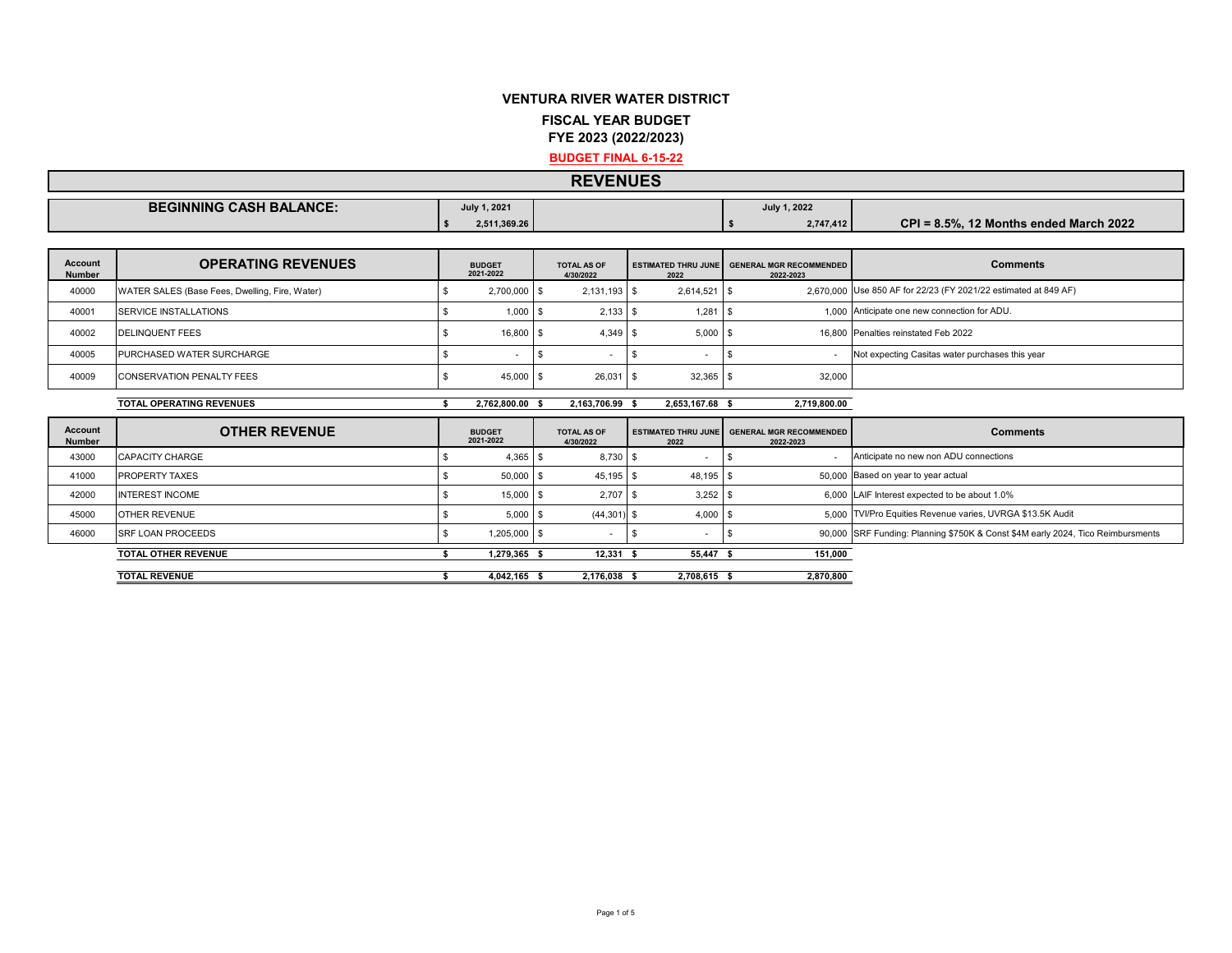## **VENTURA RIVER WATER DISTRICT FISCAL YEAR BUDGET FYE 2023 (2022/2023)**

#### **BUDGET FINAL 6-15-22**

|                                 | <b>EXPENSES</b> (Part 1 of 2)                   |                            |                                 |                                    |                                             |                                                                                                                                                                                                                                                                                                                                                                                                                                           |  |  |  |  |  |  |
|---------------------------------|-------------------------------------------------|----------------------------|---------------------------------|------------------------------------|---------------------------------------------|-------------------------------------------------------------------------------------------------------------------------------------------------------------------------------------------------------------------------------------------------------------------------------------------------------------------------------------------------------------------------------------------------------------------------------------------|--|--|--|--|--|--|
| <b>Account</b><br><b>Number</b> | <b>OPERATING EXPENSES</b>                       | <b>BUDGET</b><br>2021-2022 | <b>TOTAL AS OF</b><br>4/30/2022 | <b>ESTIMATED THRU JUNE</b><br>2022 | <b>GENERAL MGR RECOMMENDED</b><br>2022-2023 | <b>Comments</b>                                                                                                                                                                                                                                                                                                                                                                                                                           |  |  |  |  |  |  |
| 50000                           | <b>WATER PURCHASES &amp; CASITAS BASE FEES</b>  | 154,734<br>\$.             | $\mathbb{S}$<br>98,295 \$       | 131,064 \$                         |                                             | 144,000 Casitas Costs, base fees + usage, 10% rate increase + Casitas Adjudication                                                                                                                                                                                                                                                                                                                                                        |  |  |  |  |  |  |
| 50001                           | UVRGA PUMP FEE                                  | \$<br>67,920               | S.<br>$56,624$ \$               | 67,949                             | \$                                          | 128,464 Upper Ventura River Groundwater Agency Pump Fee (868 AF @ \$148)                                                                                                                                                                                                                                                                                                                                                                  |  |  |  |  |  |  |
| 60000                           | <b>SALARIES</b>                                 | \$<br>650,000              | $\mathbb{S}$<br>456,919 \$      | 548,304                            | $\mathbf{s}$                                | 784.058 Includes Assistant General Manager (one time cost for about 19 months)                                                                                                                                                                                                                                                                                                                                                            |  |  |  |  |  |  |
| 60001                           | PTO ACCRUAL                                     | \$<br>65,000               | \$<br>48,270 \$                 | 57.924                             |                                             | 78.406 PTO Accrual for employees. Payout at separation.                                                                                                                                                                                                                                                                                                                                                                                   |  |  |  |  |  |  |
| 60002                           | SOCIAL SECURITY & MEDICARE                      | \$<br>49,725               | $\sqrt{3}$<br>38,332            | 45,996<br>$\mathbf{s}$             | \$                                          | 59.980 Social Security 6.2%, Medicare 1.45% (employer)                                                                                                                                                                                                                                                                                                                                                                                    |  |  |  |  |  |  |
| 60004                           | STATE PAYROLL TAXES (SUI, ETT)                  | £.<br>1,000                | 971<br>$\mathbf{s}$             | $\mathbb{S}$<br>1,164              | \$                                          | 1.000 Only applies to the first \$7,000 of employee wages                                                                                                                                                                                                                                                                                                                                                                                 |  |  |  |  |  |  |
| 60005                           | PUBLIC EMPLOYEES RETIREMENT SYSTEM              | \$<br>94,263               | S.<br>74,161 \$                 | 88,992 \$                          | 119,619                                     | Employer contribution of 8.65% & 7.59% plus UAL. Employees paying their portion of<br>7.0% & 6.75%. Includes a \$4K contingency.                                                                                                                                                                                                                                                                                                          |  |  |  |  |  |  |
| 60008                           | GROUP HEALTH INSURANCE                          | \$<br>130,000              | $\mathbb{S}$<br>99,871 \$       | 119,844                            | -S                                          | 144,000 Projected to be no increase in group health insurance rates for 22/23                                                                                                                                                                                                                                                                                                                                                             |  |  |  |  |  |  |
| 60009                           | WORKERS COMPENSATION INSURANCE                  | \$<br>28,000               | \$<br>$18,134$ \$               | 21,756                             | \$                                          | 28,000 SDRMA Workers Compensation                                                                                                                                                                                                                                                                                                                                                                                                         |  |  |  |  |  |  |
| 60010                           | <b>IABILITY INSURANCE</b>                       | \$<br>43,858               | \$<br>38,332 \$                 | 65,257                             | \$<br>71.783                                | Cal Mutual JPRIMA \$65,257 FY 2022 + 10% for 2023                                                                                                                                                                                                                                                                                                                                                                                         |  |  |  |  |  |  |
| 60011                           | BOARD MEMBER COMPENSATION                       | \$<br>13,000               | $\mathbb{S}$<br>7,940 \$        | 9,528                              | \$                                          | 13,000 12 regular meetings, 2 Special Meetings, 4 committee meetings                                                                                                                                                                                                                                                                                                                                                                      |  |  |  |  |  |  |
| 60012                           | CONTRACT LABOR                                  | \$<br>101,445              | $\mathbb{S}$<br>87,978 \$       | 100,000 \$                         |                                             | 111.445 100k for leaks. Cross Connection Control \$1,445                                                                                                                                                                                                                                                                                                                                                                                  |  |  |  |  |  |  |
| 60014                           | PROFESSIONAL SERVICES (Audit, Engr, Draft, Etc) | \$<br>55,500               | $\mathbb{S}$<br>$29,500$ \$     | 35,400                             | 71,500<br>\$                                | Audit \$16K, UVRGA Audit \$13.5K Engr & Drafting Services \$20K, Zworld GIS 20K<br>Support                                                                                                                                                                                                                                                                                                                                                |  |  |  |  |  |  |
| 60016                           | FUEL                                            | \$<br>16,800               | \$<br>$11,805$ \$               | $14,160$ \$                        |                                             | 21.600 The price of gas is up                                                                                                                                                                                                                                                                                                                                                                                                             |  |  |  |  |  |  |
| 60017                           | <b>/EHICLE MAINTENANCE</b>                      | £.<br>12,000               | \$<br>$4,348$ \$                | 5,220                              | -S<br>10.000                                | Vehicle maintenance costs remain low                                                                                                                                                                                                                                                                                                                                                                                                      |  |  |  |  |  |  |
| 60018                           | OFFICE MAINTENANCE                              | \$<br>60,000               | \$<br>44,114 \$                 | 52,932 \$                          |                                             | CUSI/CYMA \$1900+1195+3800=\$6895 (3/7/22) LogMeln/Splashtop: \$650, ESRI Cloud<br>64,000 GIS 10k, LF Annual+Monthly Online Backup \$1149+(\$220*12)=\$3789, Fire Extinguisher<br>Maint \$383, MiTec \$20k, Zoom (\$100/mo + \$149.9/year=\$1350) Adobe \$180                                                                                                                                                                             |  |  |  |  |  |  |
| 60019                           | FIELD EQUIPMENT MAINTENANCE                     | \$<br>50,000               | \$<br>$40,444$ \$               | 48,528 \$                          |                                             | Motor-Panel Insp & Maint \$5,700, Clay Valve Maint \$3K, Itron Annual \$2,089,<br>55,000 ClearSCADA \$2,030, Win911 (SCADA Call outs) \$495, Generator maint. \$1,000, SCADA<br>\$15K, LogMeln \$350, Maint. Well/Bster pump \$25K                                                                                                                                                                                                        |  |  |  |  |  |  |
| 60020                           | METER REPLACEMENT & MAINTENANCE                 | 64,505<br>\$               | <b>S</b><br>33,889 \$           | 40,668                             | \$<br>65,787                                | 120 meters per year (20 yr mtr life) = \$55,000 per year. Monthly Beacon = \$0.89/mtr (890 +<br>120 = 1010*.89*12=\$10,787 FY 22/23)                                                                                                                                                                                                                                                                                                      |  |  |  |  |  |  |
| 60021                           | <b>EQUIPMENT RENTAL</b>                         | $\mathbf{s}$<br>5.000      | \$<br>205S                      | 240                                | \$                                          | 5.000 Equipment, postage machine rental \$332/yr. (5K based on year to year actual)                                                                                                                                                                                                                                                                                                                                                       |  |  |  |  |  |  |
| 60022                           | WATER SYSTEM MAINTENANCE                        | \$<br>105,000              | \$<br>68,410 \$                 | 82,092 \$                          |                                             | Monitoring; pipe, fittings; \$9K chlorine, fittings Division of Drinking Water \$10K/Yr, every 3<br>yrs = +\$10K for Sanitary Survey (2022). County Encroachment Permit \$1,200 + Actual\$?,<br>95,000 SWRCB annual permit \$10,00, NPDES permit \$400, Uniforms, Recording Groundwater<br>rights/usage \$250, DigAlert, Annual APCD Fee for Emergency Generators \$1,246, Weed<br>abatement \$10,000, Tank Inspection \$25,000 Nov. 2023 |  |  |  |  |  |  |
| 60024                           | DISTRICT LEGAL COUNSEL                          | \$<br>17,000               | \$<br>8,363 \$                  | $10,032$ \$                        |                                             | 17,000 \$250 per hour + Occasional Employment Attorney @ \$350/hr                                                                                                                                                                                                                                                                                                                                                                         |  |  |  |  |  |  |
| 60025                           | <b>DEPRECIATION</b>                             | \$<br>350,000              | \$                              | \$<br>350,000                      | \$<br>350,000                               | Completed projects to be added to depreciation calculation                                                                                                                                                                                                                                                                                                                                                                                |  |  |  |  |  |  |
|                                 | TOTAL OPERATING EXPENSES                        | \$2,134,751                | \$1,266,903                     | \$1,897,050                        | \$2,438,643                                 |                                                                                                                                                                                                                                                                                                                                                                                                                                           |  |  |  |  |  |  |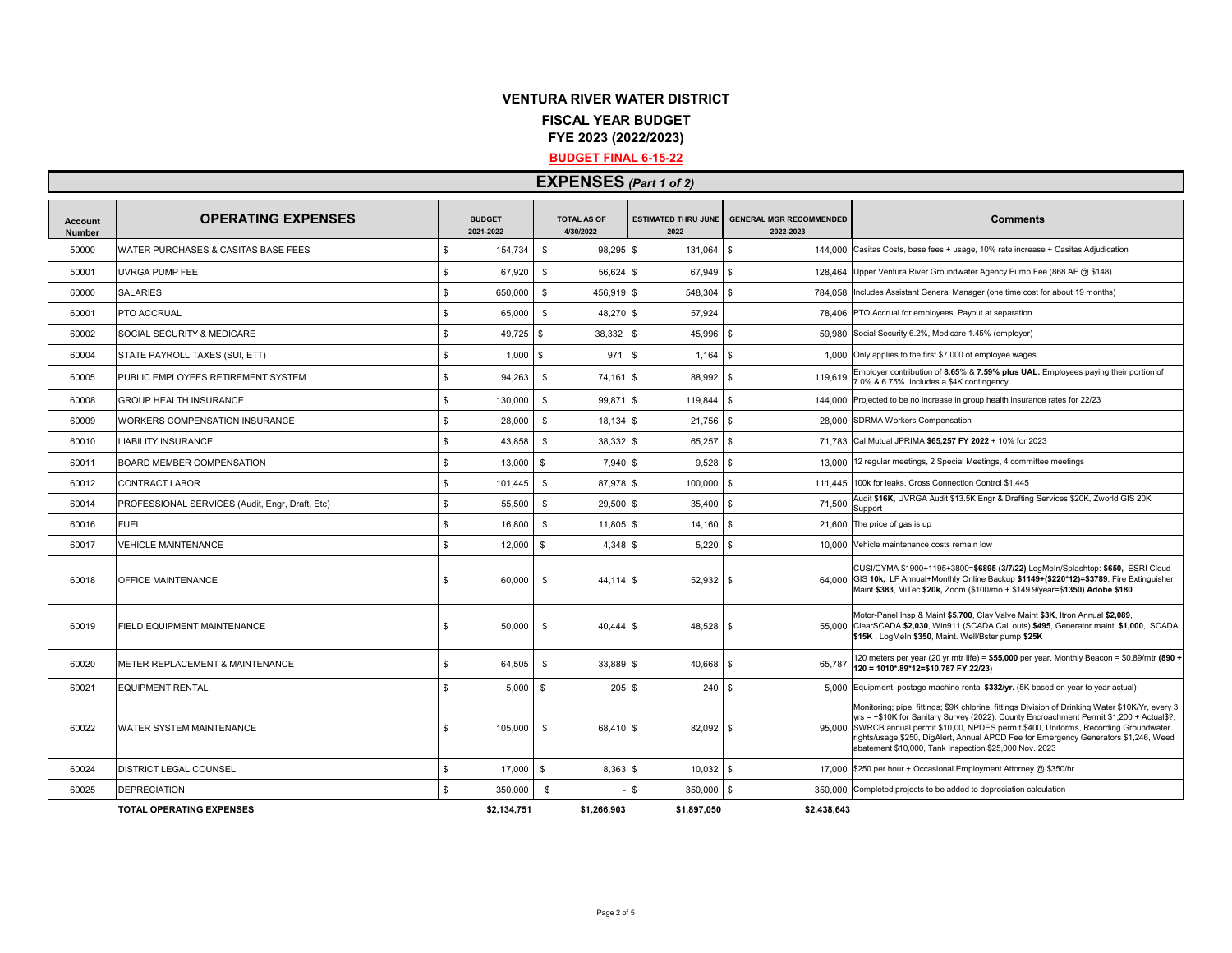### **VENTURA RIVER WATER DISTRICT FISCAL YEAR BUDGET FYE 2023 (2022/2023)**

#### **BUDGET FINAL 6-15-22**

## **EXPENSES** *(Part 2 of 2)*

| <b>Account</b><br><b>Number</b> | <b>GENERAL &amp; ADMINISTRATIVE EXPENSES</b>          | <b>BUDGET</b><br>2021-2022 |              |                | <b>TOTAL AS OF</b><br>4/30/2022 | <b>ESTIMATED THRU JUNE</b><br>2022 | <b>GENERAL MGR RECOMMENDED</b><br>2022-2023 | <b>Comments</b>                                                                                                                                                                                                                                                                                            |
|---------------------------------|-------------------------------------------------------|----------------------------|--------------|----------------|---------------------------------|------------------------------------|---------------------------------------------|------------------------------------------------------------------------------------------------------------------------------------------------------------------------------------------------------------------------------------------------------------------------------------------------------------|
| 70001                           | <b>UTILITIES</b>                                      | \$                         | 131,500      | \$             | $97,651$ \$                     | 130,200                            | \$                                          | 125,000 Edison actual in 20/21 = \$145,726, Sewer: \$1,500/yr, Tesla batt. = -\$10K                                                                                                                                                                                                                        |
| 70002                           | <b>TELEPHONE &amp; INTERNET</b>                       | \$                         | 14,300       | \$             | $10,309$ \$                     | 12,372                             | \$                                          | 14,300 Telephone, Internet Service, Cell Phones, Tablets for GIS                                                                                                                                                                                                                                           |
| 70003                           | <b>LAFCO FEES</b>                                     | \$                         | 1.616        | l \$           | $1.308$ \$                      | 1,400                              | \$                                          | 1.616 Annual LAFCO Fees. \$1,616 per LAFCO BUDGET                                                                                                                                                                                                                                                          |
| 70004                           | <b>BANK FEES AND MISCELLANEOUS</b>                    | \$                         | 14,400       | - \$           | $6,075$ \$                      | 7,296                              | 14.400<br>-\$                               | Wire transfers (\$50 ea), Check Returns (\$35 ea), fees for ACH & Positive Pay<br>(\$800/mo), fees for VANCO and RDC-Direct Send (\$100 + \$100 + .12/item)                                                                                                                                                |
| 70005                           | MEMBERSHIP, DUES. SUBSCRIPTIONS                       | \$                         | 25,000       | - \$           | $17.326$ \$                     | 20.796                             | \$                                          | AWA \$855, OVNews \$75, VCSDA \$175, ACWA \$10,000, Water Education Fund<br>25,000 \$45, CSDA \$7,615, AWWA \$110, Engineering Registration \$150, CRWA \$1,180,<br>AWA-CCWUC \$75, CalMutualWA \$500, VCAPCD \$1,246                                                                                      |
| 70006                           | PUBLIC RELATIONS, EDUCATION                           | \$                         | 24,400       | \$             | $10,574$ \$                     | 15,861                             | 14,400<br><b>β</b>                          | AWA Operators workshop \$100x3=\$300, AWA Symposium \$225, ACWA Annual<br>Conference \$950 Registration + Travel \$400+Hotel \$600+ Meals \$100, Banners<br>\$480 (\$120 ea), AWA meetings \$30 x 3 x 7 = \$630, AWA CCWUA \$30 x 2 x 5 =<br>\$300. Employee Recognition \$500, Tuition Reimbursement \$7k |
| 70007                           | LEGAL NOTICES & NEWSLETTERS                           | Ś.                         |              |                |                                 | \$                                 | $\mathbb{S}$                                | 4.000 Prop 218 Protest Hearing Notice                                                                                                                                                                                                                                                                      |
| 70008                           | <b>ELECTIONS</b>                                      | Ś.                         |              |                | \$                              | \$                                 | $\mathbf{s}$                                | 4.100 \$4.1K contested, \$600 Uncontested (two Board seats up for election Nov 2022)                                                                                                                                                                                                                       |
| 70009                           | DIRECTORS TRAVEL & EDUCATION                          | \$                         | 5.000        | $\mathfrak{L}$ | $240$ \$                        | 1,188                              | $\mathbf{\hat{z}}$                          | 5,000 Director Training, Education: AWA, VCSDA monthly mtgs                                                                                                                                                                                                                                                |
| 70010                           | <b>SECURITY</b>                                       | \$                         | 4,500        | - S            | $3,390$ \$                      | 4,068                              | -\$                                         | 5.000 Digital Security, per Contract with LTE failover                                                                                                                                                                                                                                                     |
| 70011                           | <b>POSTAGE</b>                                        | \$                         | 11,000       | S.             | 8,497 \$                        | 10,200                             | 13,000<br>\$                                | Average monthly for billing is \$800*12=\$9,600 plus postage machine and<br>miscellaneous mailings \$1,400                                                                                                                                                                                                 |
| 70012                           | OFFICE SUPPLIES                                       | \$.                        | 17,000       | $\mathbb{S}$   | $11,146$ \$                     | 13,380                             | \$                                          | Printer cartridges, RICOH Printer \$1,800, form costs, office supplies, Janitor<br>17,000 \$250/mo*12=\$3,000, Data Prose bill printing costs + bill stuffers (\$300/mo + bill<br>stuffers=approx \$5k)                                                                                                    |
| 70014                           | VENTURA RIVER WATERSHED ISSUES. CHANNELKEEPER LAWSUIT | \$.                        | 55,000       |                | \$<br>29,855 \$                 | 45,820                             | \$                                          | 55,000 Watershed Council \$1,500, Ventura Adjuducation \$53,500                                                                                                                                                                                                                                            |
| 70016                           | NEW WATER RESOURCES                                   | \$                         |              |                | \$                              |                                    | \$                                          | New Water Resources expense is not expected this fiscal year                                                                                                                                                                                                                                               |
| 70017                           | <b>BAD DEBT EXPENSE</b>                               | \$                         | 4.000        |                | \$                              |                                    | \$                                          | 4,000 Based on actual Year to Year.                                                                                                                                                                                                                                                                        |
| 70018                           | <b>CONSERVATION</b>                                   | \$                         | 25,000       | $\mathbb{S}$   | $21,300$ \$                     | 25,000                             | \$<br>40.000                                | Landowner Incentive Program, rainwater capture, grey water reuse, re-landscape,<br>Possible leveraging with grants                                                                                                                                                                                         |
|                                 | TOTAL GENERAL AND ADMINISTRATIVE EXPENSES             | s.                         | 332,716 \$   |                | 217,670 \$                      | 287.581 \$                         | 341,816                                     |                                                                                                                                                                                                                                                                                                            |
|                                 | <b>TOTAL EXPENSES</b>                                 | \$                         | 2,467,467 \$ |                | 1,484,572 \$                    | 2,184,632 \$                       | 2,780,459                                   |                                                                                                                                                                                                                                                                                                            |
|                                 | BALANCE TO THE CIP (\$900,000 needed to for CIP)      | s.                         | 1.574.698 \$ |                | 691.466 \$                      | 523.983 \$                         | 440.341                                     |                                                                                                                                                                                                                                                                                                            |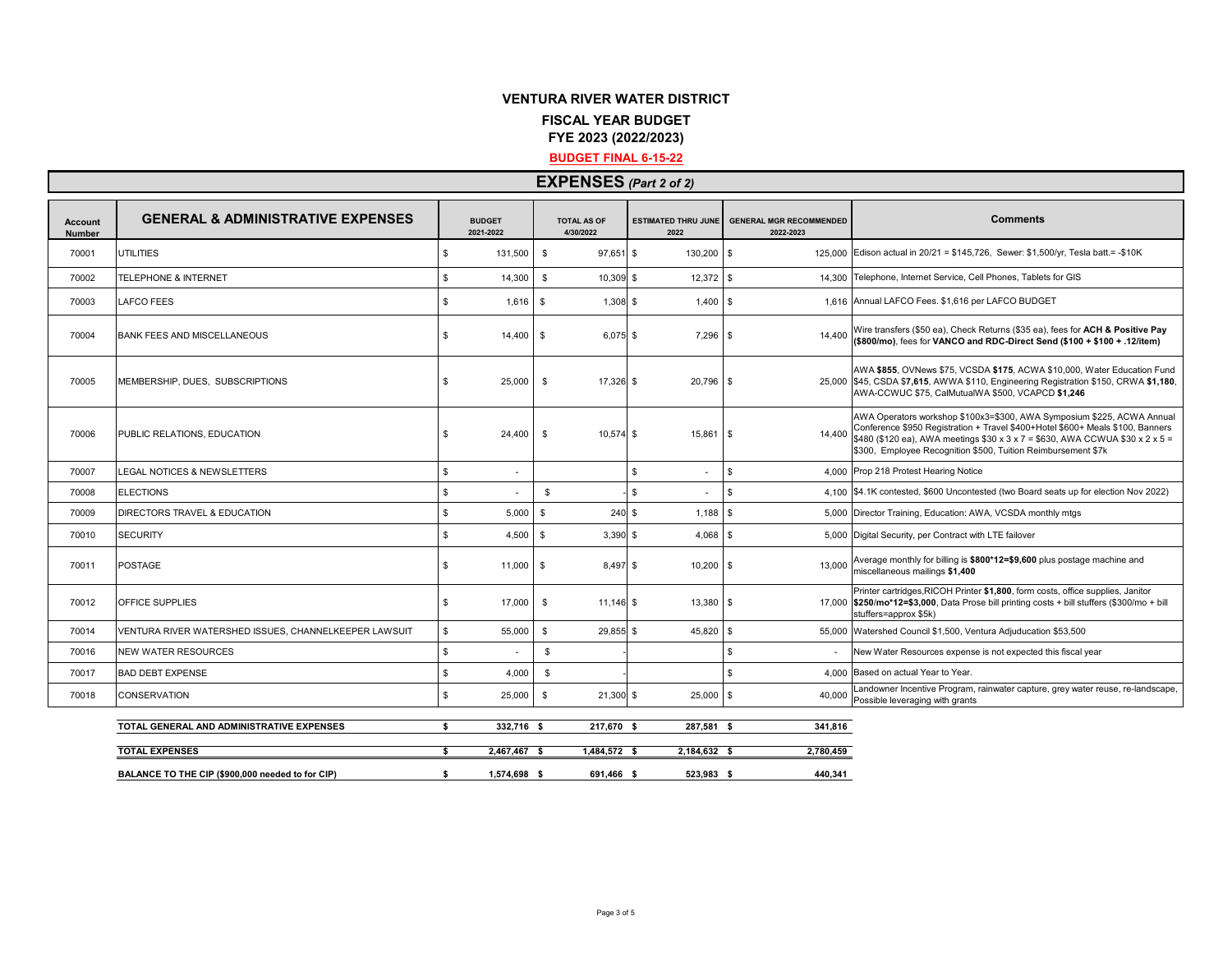# **VENTURA RIVER WATER DISTRICT**

**FISCAL YEAR BUDGET**

**FYE 2023 (2022/2023)**

**BUDGET FINAL 6-15-22**

|                                 | <b>CAPITAL IMPROVEMENTS</b>                                                                                                         |              |                            |                                 |                                    |                       |                                             |                                                                                                                               |  |  |  |  |
|---------------------------------|-------------------------------------------------------------------------------------------------------------------------------------|--------------|----------------------------|---------------------------------|------------------------------------|-----------------------|---------------------------------------------|-------------------------------------------------------------------------------------------------------------------------------|--|--|--|--|
| <b>Account</b><br><b>Number</b> | <b>FIXED ASSETS</b>                                                                                                                 |              | <b>BUDGET</b><br>2021-2022 | <b>TOTAL AS OF</b><br>4/30/2022 | <b>ESTIMATED THRU JUNE</b><br>2022 |                       | <b>GENERAL MGR RECOMMENDED</b><br>2022-2023 | <b>Comments</b>                                                                                                               |  |  |  |  |
|                                 | <b>STRUCTURES &amp; IMPROVEMENTS</b>                                                                                                |              |                            |                                 |                                    |                       |                                             |                                                                                                                               |  |  |  |  |
|                                 | <b>WATER SYSTEM IMPROVEMENTS</b>                                                                                                    |              |                            |                                 |                                    |                       |                                             |                                                                                                                               |  |  |  |  |
| 13010                           | Hydrant & Valve Replacement / Upgrade                                                                                               | -S           | 305,000                    | 242,042 \$                      |                                    | 242.042 \$            |                                             | 16 Hydrants, 20 Valves (10 Infill Hydrants, 6 Replacement Hydrants)                                                           |  |  |  |  |
| 13014                           | Well #6 (Well #5 Replacement)                                                                                                       | \$           | $15,000$ \$                | $\sim$                          | l \$                               | $\sim$                | l \$                                        | 15,000 Retaining wall, gravel pad (Postponed due to COVID-19)                                                                 |  |  |  |  |
| 13040                           | Mixing Valve South Alto Tank                                                                                                        | £.           | 17,000                     | $\mathbf{\hat{S}}$<br>$\sim$    | l \$                               | $\sim$                | <b>S</b>                                    | 25,000 Modifications being made to existing valves then do South Tank in 2022.                                                |  |  |  |  |
| 13070                           | Santa Ana Blvd move pipe out of back yards                                                                                          | \$           | 65,000                     | 350S<br><b>\$</b>               |                                    | 350                   | $\mathbf{s}$                                | 45,000 Construction in 2024                                                                                                   |  |  |  |  |
| 13057                           | Re-plumb Encino & Thomas PRV Vaults - Design                                                                                        | \$           | 10.000                     | $4.481$ \$                      |                                    | 4.481                 |                                             | 12.000 Construction in 2024                                                                                                   |  |  |  |  |
| 13061                           | Well #2 & 3 Pump & Panel Replacement                                                                                                | \$           | 160,000 \$                 | $34,270$ \$                     |                                    | 50,000                | <b>S</b>                                    | 325,000 Pump & Panel Replacement                                                                                              |  |  |  |  |
| 13062                           | Add Solar powered vents to 4 water tanks                                                                                            | \$           | 4,000                      | $2,140$ \$                      |                                    | 4,000                 |                                             | Solar vents to reduce corrosion - Project complete                                                                            |  |  |  |  |
| $130 -$                         | Upgrade SCADA Radios                                                                                                                | \$           |                            | \$<br>$\sim$                    | l \$                               | $\sim$                | \$                                          | 30,000 Replace SCADA radios & antennas and relocate antennas                                                                  |  |  |  |  |
| $130 -$                         | Casitas Springs Emergency Fire Flow Pump                                                                                            | $\mathbf{s}$ | $\sim$                     | \$                              | l \$                               |                       | \$                                          | 250,000 Needed because of dropping Lake Casitas levels                                                                        |  |  |  |  |
|                                 | Concrete Ramp to Sand and Gravel Bins                                                                                               | \$           | $\sim$                     | $\sim$                          | l \$                               | $\sim$<br>$20,125$ \$ |                                             |                                                                                                                               |  |  |  |  |
| 13093<br>13094                  | <b>Tico Mutual Annexation Project</b>                                                                                               | \$           | $\sim$<br>100,000          | \$<br>$\sim$<br>$5,418$ \$      |                                    | 10,000                |                                             | <b>Project Complete</b><br>90,000 LAFCo Application, Design Engineering, SRF coordination                                     |  |  |  |  |
|                                 |                                                                                                                                     |              |                            | $\sim$                          | - \$                               | 8,105                 |                                             | Budget Transfer #3, project complete                                                                                          |  |  |  |  |
| 13095<br>13096                  | Burnham Rd. Pressure Sustaining Valve                                                                                               |              | 35,000                     | 11,502                          |                                    | 11,502                |                                             |                                                                                                                               |  |  |  |  |
|                                 | Baldwin Booster #3 Soft Start                                                                                                       | \$           | 160,000                    | 3,500                           |                                    | 12,000                |                                             |                                                                                                                               |  |  |  |  |
| 13097<br>13098                  | Well #4, Clean, Depth Specific Sampling, plug bottom, replace pump<br>SRF Water Main, Tanks & Pumps Projects, CEQA, Engr, Easements | $\mathbf{s}$ |                            | $56,351$ \$                     |                                    | 190.000               |                                             | Clean, spinner log, plug bottom replace pump<br>523,000 Awarded to Phoenix = \$658,000 (13098 & 13099), Potholing & Easements |  |  |  |  |
|                                 |                                                                                                                                     |              | 912,000                    |                                 |                                    |                       |                                             |                                                                                                                               |  |  |  |  |
| 13099<br>13100                  | SRF Solar Projects, Planning for Environmental, Engr                                                                                | £.           | 123,000                    | $\sim$<br>4,704                 |                                    | $34,000$ \$           |                                             | 81,000 Awarded to Phoenix = \$114,227                                                                                         |  |  |  |  |
|                                 |                                                                                                                                     |              |                            |                                 |                                    |                       |                                             |                                                                                                                               |  |  |  |  |
|                                 |                                                                                                                                     |              |                            |                                 |                                    |                       |                                             |                                                                                                                               |  |  |  |  |
| <b>AUTO EQUIPMENT</b>           |                                                                                                                                     |              |                            |                                 |                                    |                       |                                             |                                                                                                                               |  |  |  |  |
| 13089                           | General Manager Office Vehicle                                                                                                      | \$           | 40,000 \$                  | 23,336 \$                       |                                    | 23,336                |                                             | Replace 2002 Explorer with used electric vehicle                                                                              |  |  |  |  |
| 13101                           |                                                                                                                                     | $\mathbb{S}$ | 45.000                     |                                 | $\mathbf{\hat{s}}$                 |                       | $\mathbf{R}$                                |                                                                                                                               |  |  |  |  |
|                                 | Replace 2008 F-250 Work truck                                                                                                       |              |                            |                                 |                                    |                       |                                             | 55,000 Replace 2008 Ford F-250 work truck (Ford unable to fill order until Sept.)                                             |  |  |  |  |
| <b>SHOP EQUIPMENT</b>           |                                                                                                                                     |              |                            |                                 |                                    |                       |                                             |                                                                                                                               |  |  |  |  |
| 13092                           |                                                                                                                                     |              | $4,500$ \$                 |                                 |                                    |                       |                                             | 4,500 This upgrade will provide the location of valves as they are exercised and import                                       |  |  |  |  |
|                                 | Valve Turn Machine Upgrade to add GPS for GIS                                                                                       |              |                            | $\sim$                          | l s                                | $\sim$                |                                             |                                                                                                                               |  |  |  |  |
| <b>OFFICE EQUIPMENT</b>         |                                                                                                                                     |              |                            |                                 |                                    |                       |                                             |                                                                                                                               |  |  |  |  |
|                                 |                                                                                                                                     |              |                            |                                 |                                    |                       |                                             |                                                                                                                               |  |  |  |  |
| 13054                           | <b>Computer Upgrades</b>                                                                                                            | \$           | 8,000                      | 4,697 \$<br>\$                  |                                    | $8,000$ \$            |                                             | 8,000 Scanner for front office, and possible small desktop printer.                                                           |  |  |  |  |
| 13103                           | FDM upgrade to FCS for manual and radio reads                                                                                       | \$           | 20,000                     | $3,979$ \$                      |                                    | 20,000                |                                             | Meter reading software is becoming obsolete and needs to be upgraded, FCS imple                                               |  |  |  |  |
| 13079                           | <b>SCADA Software Upgrade</b>                                                                                                       | s.           | $\sim$                     | $\sim$ 10 $\pm$<br>\$           | l \$                               | $\sim$                | $\sim$                                      |                                                                                                                               |  |  |  |  |
|                                 |                                                                                                                                     |              |                            |                                 |                                    |                       |                                             |                                                                                                                               |  |  |  |  |
|                                 | <b>INVESTMENT IN FIXED ASSET</b>                                                                                                    | s.           | $2.023.500$ \$             | 396,770 \$                      |                                    | 637.941 \$            | 1,463,500                                   |                                                                                                                               |  |  |  |  |
|                                 |                                                                                                                                     |              |                            |                                 |                                    |                       |                                             |                                                                                                                               |  |  |  |  |
|                                 |                                                                                                                                     |              |                            |                                 |                                    |                       |                                             |                                                                                                                               |  |  |  |  |
|                                 | <b>DEPRECIATION (as revenue)</b>                                                                                                    | S.           | 350,000                    |                                 | \$                                 | 350,000 \$            | 350,000                                     |                                                                                                                               |  |  |  |  |
|                                 | NET EXPENDITURES: Operating Expenses + Fixed Asset Investment                                                                       | \$           | 4,140,967                  |                                 | \$                                 | 2,472,572 \$          | 3,893,959                                   |                                                                                                                               |  |  |  |  |
|                                 | <b>TOTAL NET INCOME (LOSS)</b>                                                                                                      | \$           | (98, 802)                  |                                 | \$                                 | 236,042 \$            | (1,023,159)                                 |                                                                                                                               |  |  |  |  |
|                                 |                                                                                                                                     |              |                            |                                 |                                    |                       |                                             |                                                                                                                               |  |  |  |  |